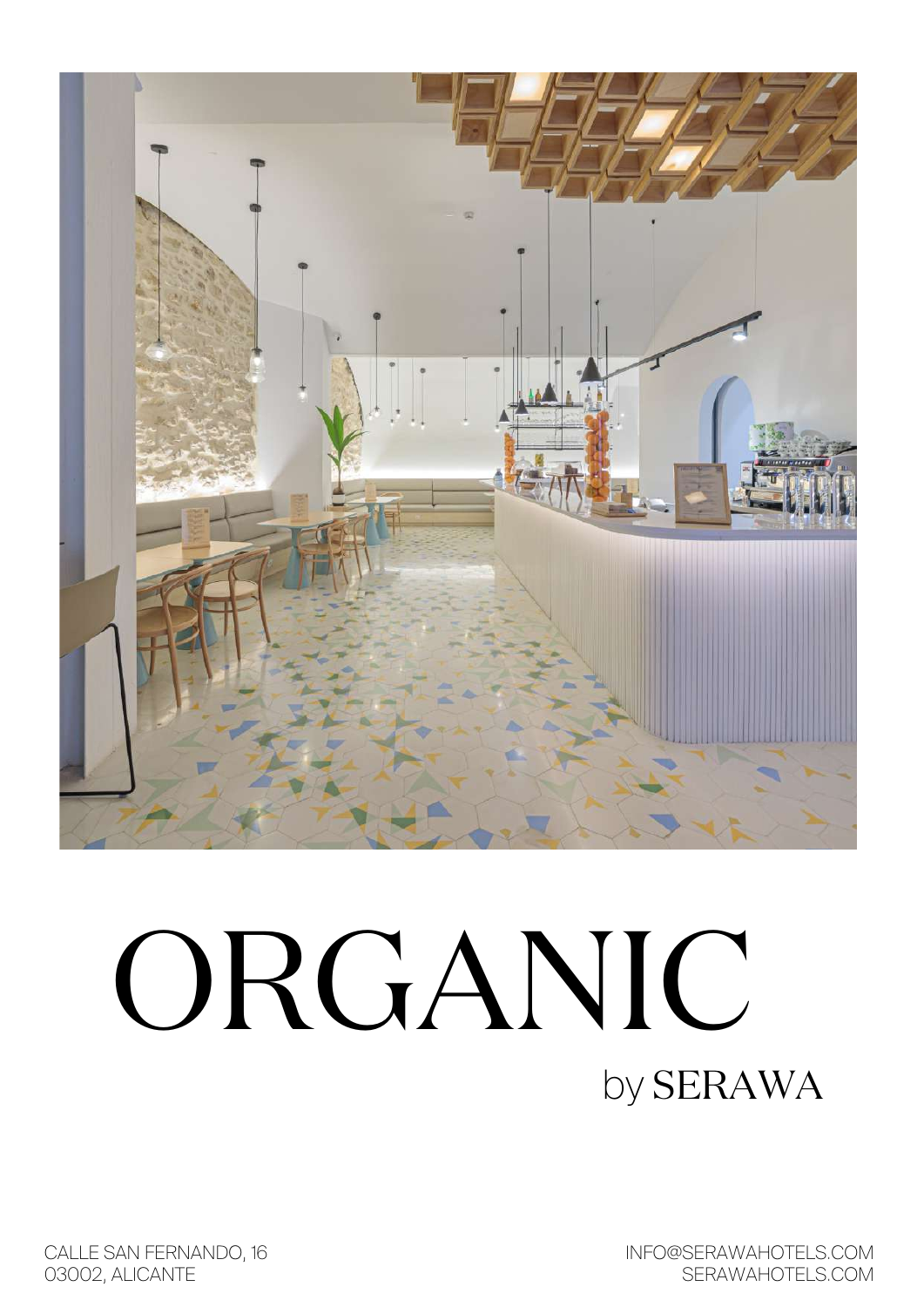# ORGANIC by SERAWA ES UN OASIS QUE RESPETA LA NATURALEZA Y EL ENTORNO.

POR ESO OFRECEMOS GASTRONOMÍA ECOLÓGICA Y PRODUCTOS SOSTENIBLES QUE REPRESENTEN LA VERDADERA ESENCIA DE LA CIUDAD DE ALICANTE.

TE OFRECEMOS ALIMENTOS DE PROXIMIDAD Y PRODUCIDOS DE MANERA RESPETUOSA. AHORA DENOMINADO SLOW FOOD PERO EN REALIDAD, LO QUE DEBERÍA SER.

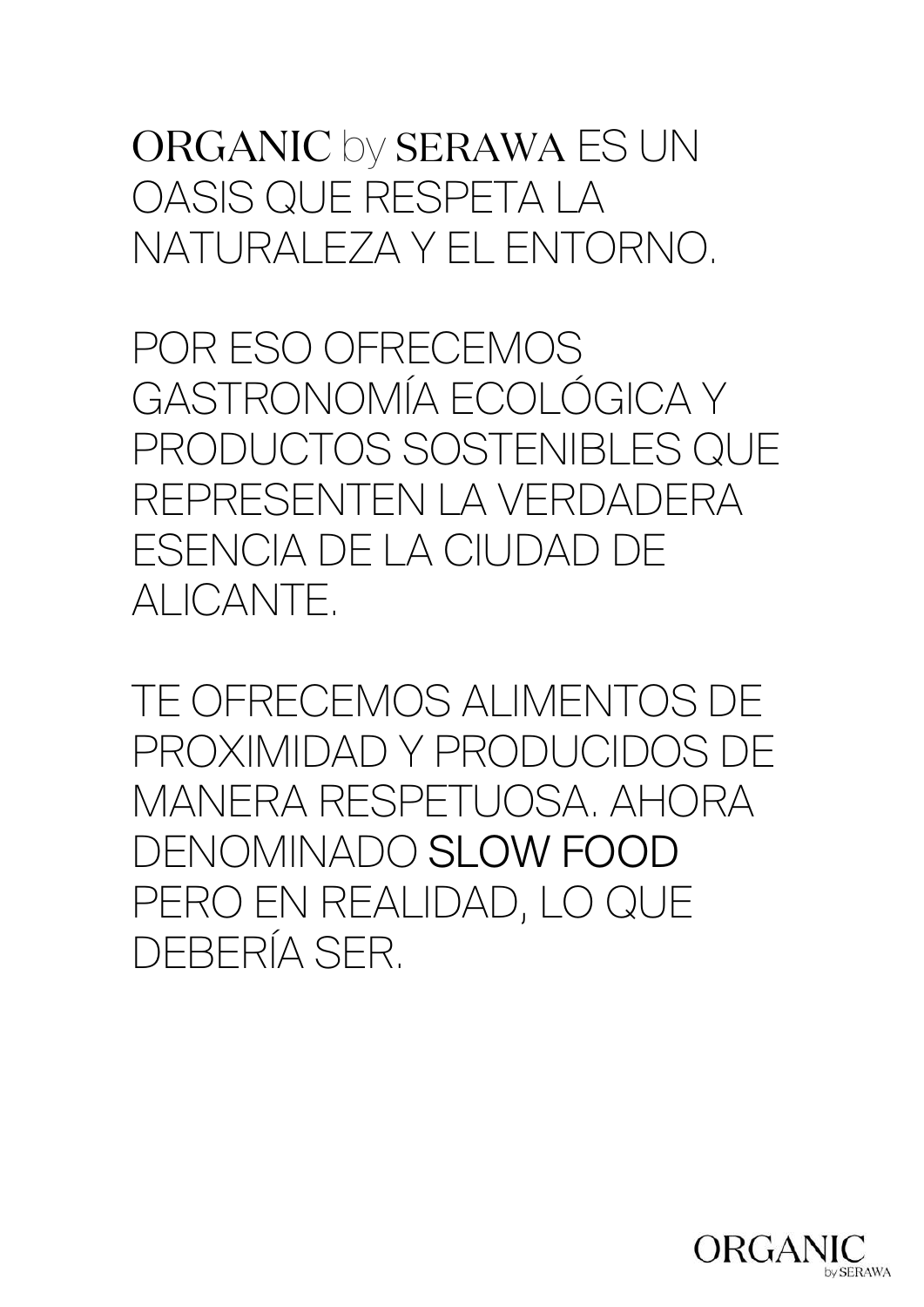# ORGANIC by SERAWA IS AN OASIS THAT RESPECTS NATURE AND THE ENVIRONMENT.

THAT'S WHY WE OFFER ORGANIC GASTRONOMY AND SUSTAINABLE PRODUCTS THAT REPRESENT THE TRUE ESSENCE OF THE CITY OF ALICANTE.

WE OFFER YOU FOOD THAT IS LOCALLY AND RESPECTFULLY PRODUCED. NOW NAMED SLOW FOOD BUT ACTUALLY, HOW IT SHOULD BE.

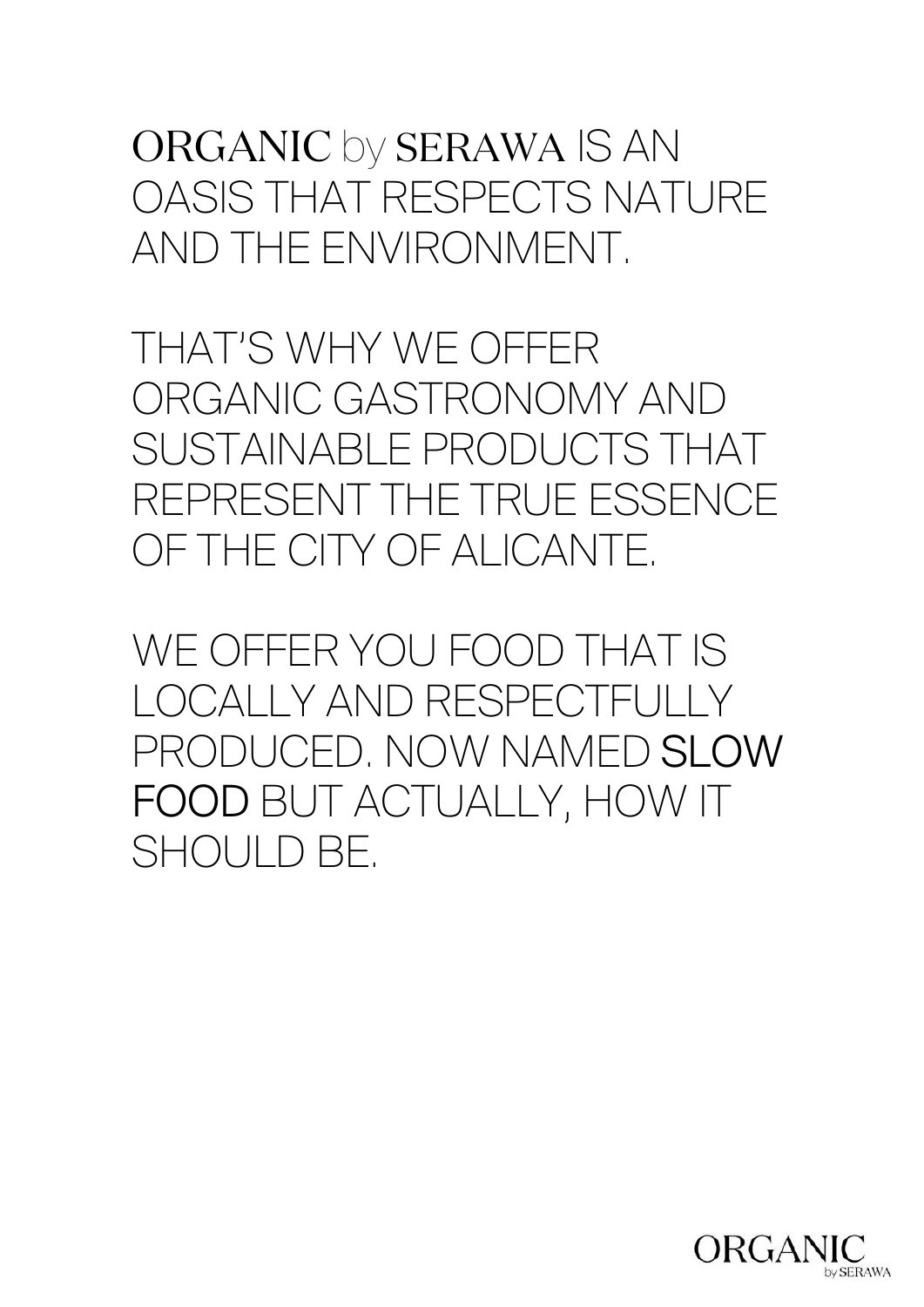#### PARA COMENZAR TO START

| 100% Ibérico ham, 5 Jotas                              |  |
|--------------------------------------------------------|--|
| Iberian cured meats board                              |  |
| Salted regional fishes board                           |  |
| Valencian Cheese Board                                 |  |
| White asparagus with its dressing                      |  |
| Sardines with pickled vegetable salad                  |  |
| Anchovies and sardine tapa                             |  |
|                                                        |  |
|                                                        |  |
| Calamar a la plancha con arroz negro y alcachofa15,00€ |  |

Grilled squid with black rice and artichokes

## NUESTRAS VERDURAS DE LA HUERTA OUR VEGETABLES RIGHT FROM THE GARDEN

Tomate de temporada con ventresca de bonito..........9,00€ Seasonal tomato with tuna belly fillets

Ensaladilla Rusa........................................................................6,00€ Russian Salad

Espencat con piñones, bacalao y aove...........................12,00€ Roasted aubergine and red pepper with salted cod, pine nut and extra virgin olive oil.

Patatas Bravas by SERAWA.................................................5,50€ Spicy potatoes by SERAWA

Calabaza asada con queso de cabra y rúcula................9,50€ Roasted pumpkin with goat cheese and rocket salad

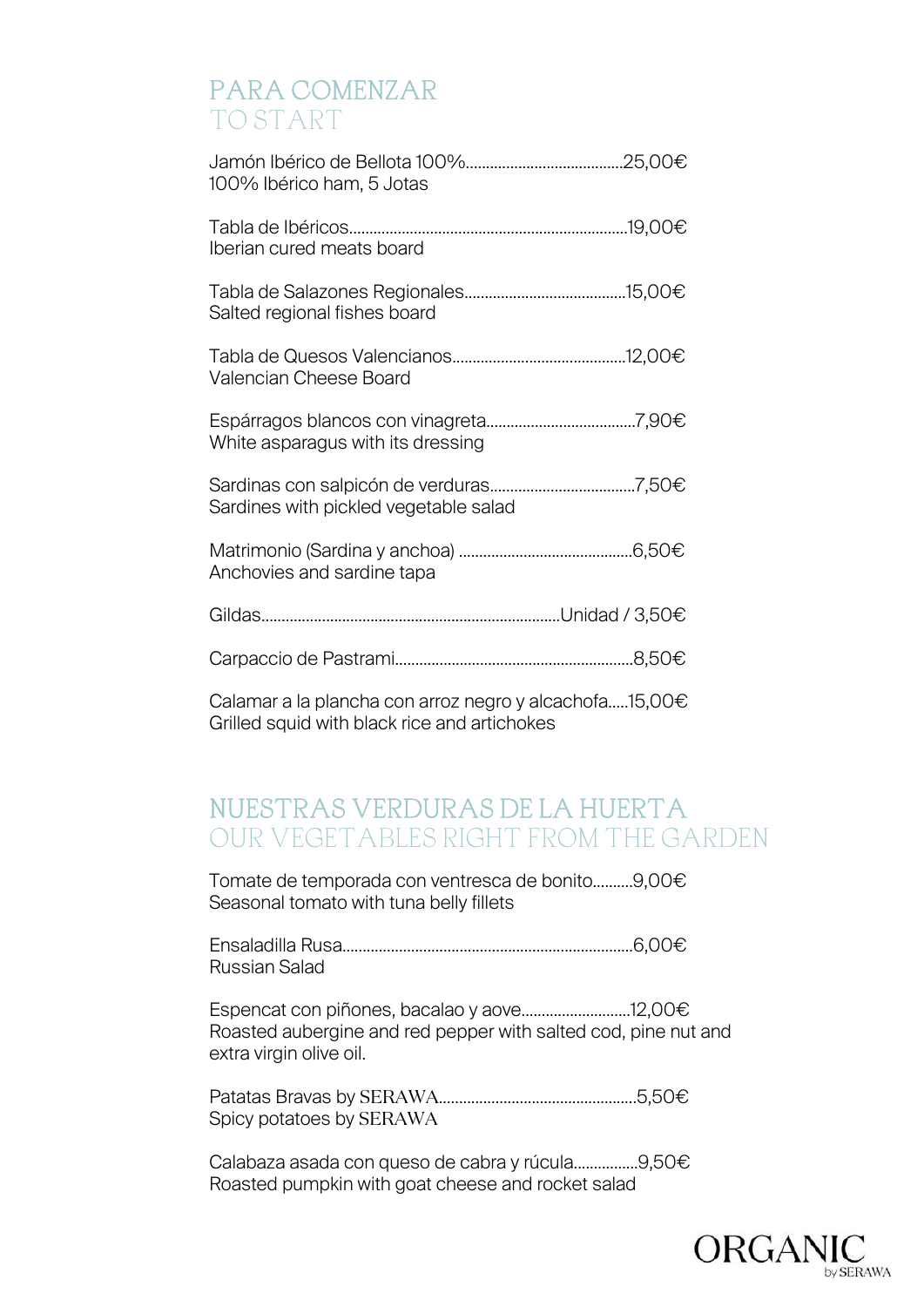## PARA COMPARTIR SHARING IS CARING

| Portion of Ham Croquettes      |  |
|--------------------------------|--|
| Portion of Mushroom Croquettes |  |
| Broken eggs by SERAWA          |  |

#### NUESTRAS COCAS OUR ''COCAS''

| Sardine Coca          |  |
|-----------------------|--|
| <b>Butifarra Coca</b> |  |
| Veggie Coca           |  |

#### NUESTROS STEAK TARTAR OUR STEAK TARTAR

| Carn |  |
|------|--|
| Meat |  |

Pescado......................................................................................12,50€ Fish

## Y ¿UN PEQUEÑO CAPRICHO? INDULGE YOURSELF

Macedonia de frutas con queso.........................................4,00€ Fruit salad with cheese foam

Nuestras tartas veganas del día.......................Porción / 3,50€ Our vegan cakes of the day